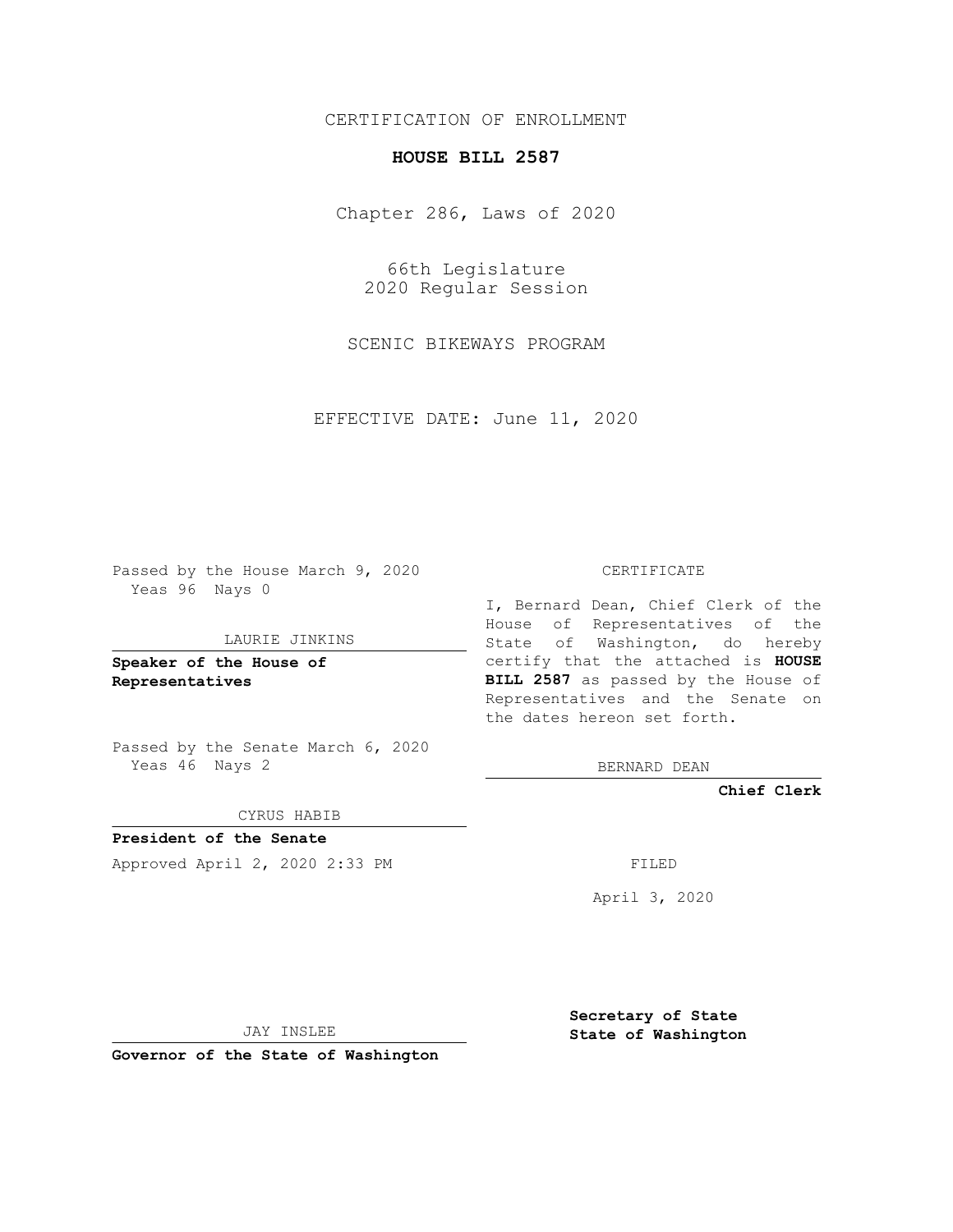### **HOUSE BILL 2587**

AS AMENDED BY THE SENATE

Passed Legislature - 2020 Regular Session

## **State of Washington 66th Legislature 2020 Regular Session**

**By** Representatives Ramel, Shewmake, Duerr, Stonier, Dufault, Doglio, Mead, Thai, Lekanoff, Fitzgibbon, Pollet, Leavitt, and Davis

Read first time 01/15/20. Referred to Committee on Housing, Community Development & Veterans.

1 AN ACT Relating to establishing a program for the designation of 2 state scenic bikeways; and adding a new section to chapter 79A.05 3 RCW.

4 BE IT ENACTED BY THE LEGISLATURE OF THE STATE OF WASHINGTON:

5 NEW SECTION. **Sec. 1.** A new section is added to chapter 79A.05 6 RCW to read as follows:

 (1) In addition to its other powers, duties, and functions, the commission must establish a scenic bikeways program for the designation and promotion of bicycle routes of notable scenic, 10 recreational, cultural, or historic value.

 (2)(a) Any person may propose the designation of a scenic bikeway route by the commission. Prior to the designation of a scenic bike route by the commission, the commission must provide an opportunity 14 for public comment.

15 (b) When proposing routes for commission approval, proponents are 16 encouraged to:

 (i) Consider the criteria under this section by which the commission will review and approve scenic bikeway designations, including the criteria specified in subsections (4) and (6) of this 20 section; and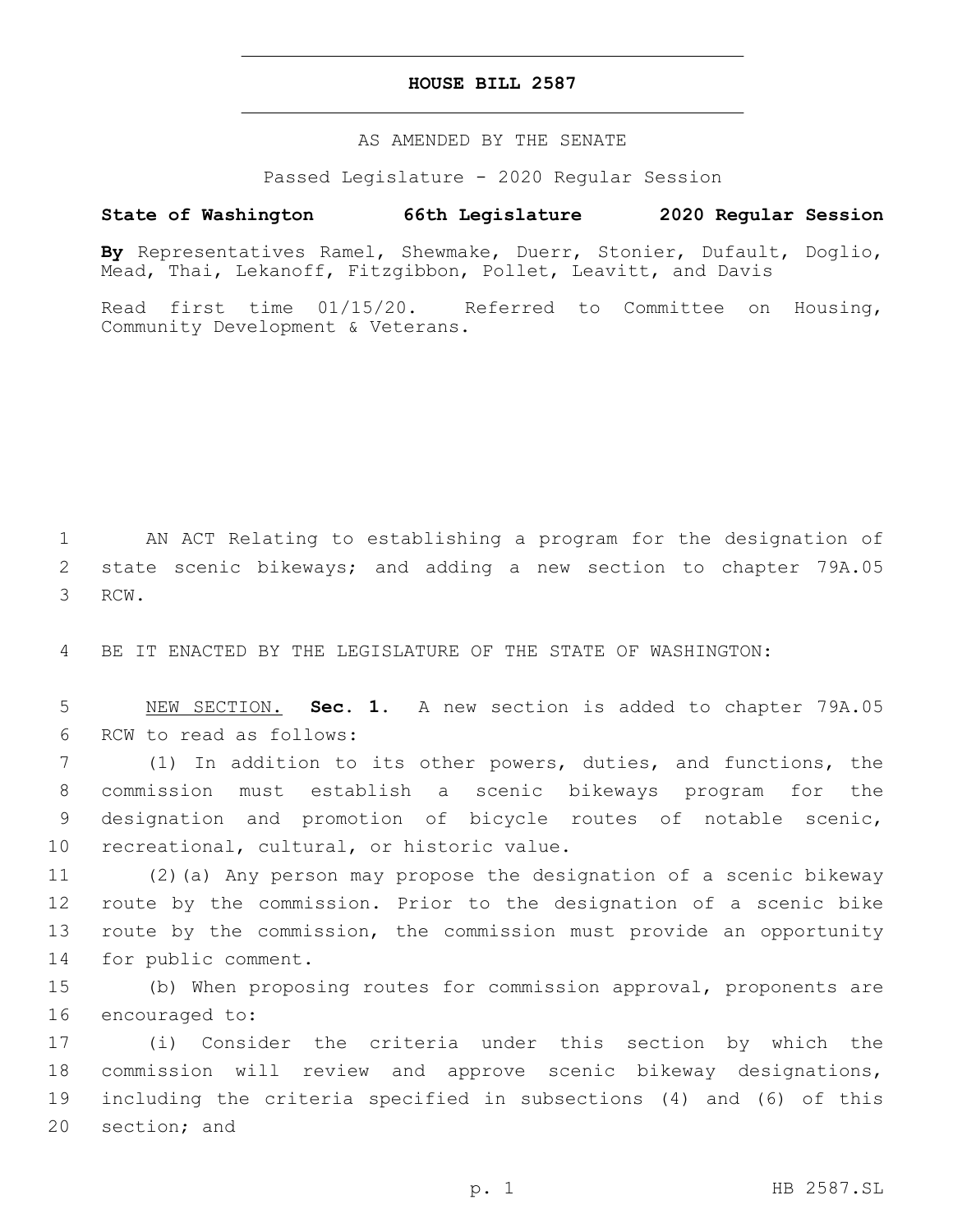(ii) Locate routes in such a way as to encourage local economic development in proximity to designated scenic bikeways, including opportunities for bicycle repairs, food, lodging, camping, 4 recreation, and other tourist activities.

 (3)(a) Scenic bikeways may be comprised of bicycle paths, multiple-use trails, highways, or trail facilities managed by the commission.7

 (b)(i) Scenic bikeways may be located over public lands with the consent of each federal, state, or local governmental entity that has jurisdiction over the public lands or through which a proposed route 11 passes.

 (ii) Scenic bikeways may be located over privately owned lands 13 with the consent of the private landowner.

 (4) Prior to designating a scenic bikeway, the commission must review the proposed designation in consultation with the department of transportation and confirm the designated bicycle route:

 (a) Is of notable scenic, recreational, cultural, or historic 18 value, or some combination thereof;

 (b) Is consented to as required under subsection (3) of this 20 section; and

 (c) To the extent feasible and consistent with the goals of this 22 section:

 (i) Is not located on heavily trafficked roads when less-trafficked roads are available as a suitable alternative;

 (ii) Is not located on highways without shoulders or bike lanes when highways with shoulders or bike lanes are available as a 27 suitable alternative;

 (iii) Avoids complex intersections or other locations that would reduce the ease of use of the scenic bikeway by users;

 (iv) Is colocated with locally developed bicycle-supportive infrastructure, including bike lanes, multiuse trails, greenways, or 32 other designated bicycle routes; and

 (v) Is designed to minimize adverse effects on adjacent 34 landowners.

 (5) Prior to designating a scenic bikeway, the commission must consult with a local government legislative authority if the scenic bikeway will be located within the local government's jurisdiction.

 (6) To the extent that funds available for the development of scenic bikeways limit the number of designated scenic bikeways that the commission is able to approve and implement each biennium, the

p. 2 HB 2587.SL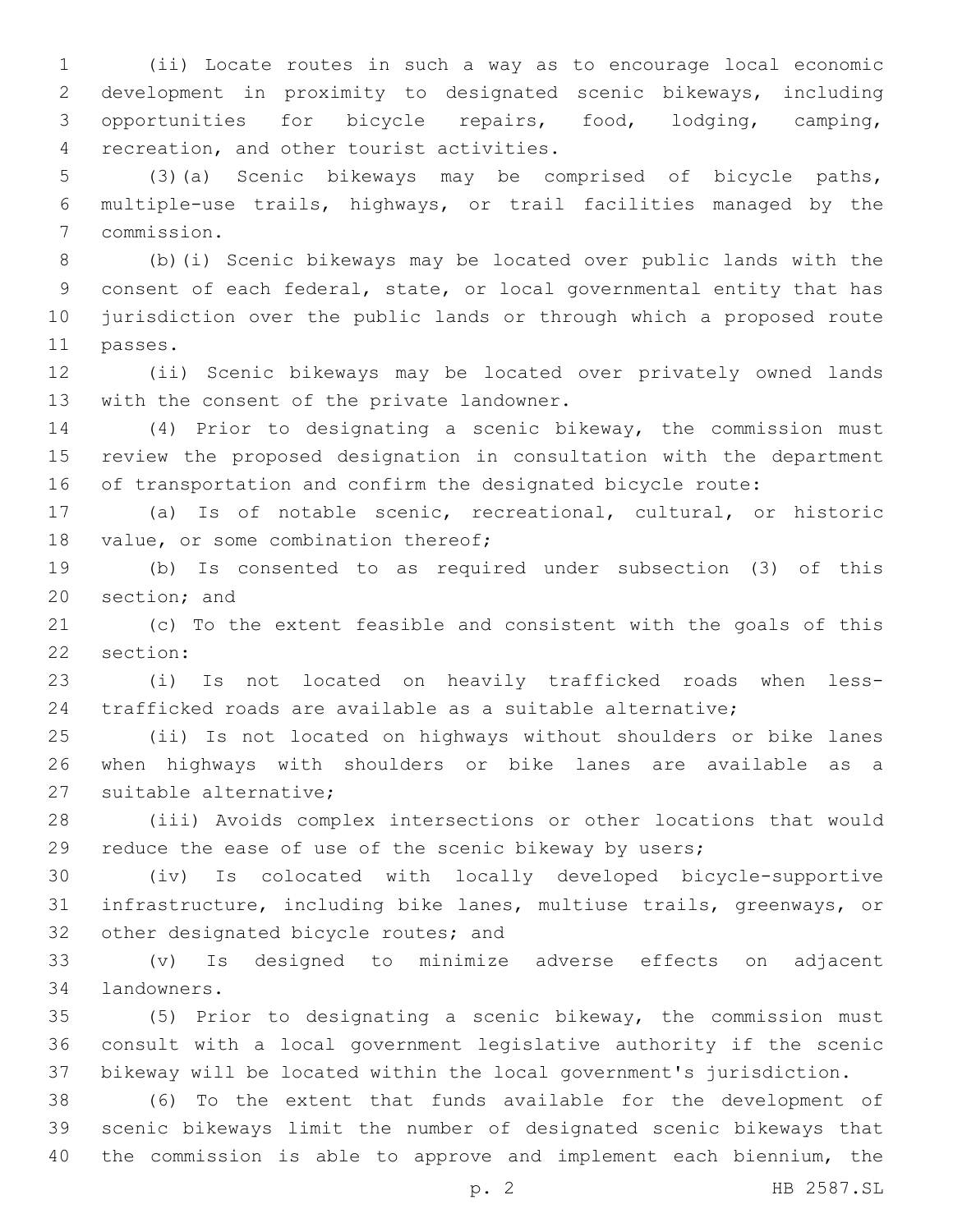commission must give priority to the designation and implementation of scenic bikeways that will add variety to the geographic location, topography, route length and difficulty, and cultural, historic, scenic, and recreational value of the statewide scenic bikeway system 5 or that will complete existing bicycling networks.

 (7) The commission must periodically review designated scenic bikeways to ensure that routes continue to meet the criteria of subsection (4) of this section. Upon review, the commission may alter the route or revoke the designation of a scenic bikeway.

 (8)(a) In consultation with the department of transportation, the commission must develop signage to be placed along the routes of each 12 designated scenic bikeway.

 (b) On the commission's web site, the commission must promote the 14 use of designated scenic bikeways.

 (c) The commission may develop promotional materials, including maps or telecommunications applications for purposes of facilitating public use of designed scenic bikeways. Promotional materials created by the commission must indicate whether the bikeway is paved or gravel and any other conditions of the bikeway that affect the safety of users. Consistent with the standards of RCW 79A.05.087, the commission may encourage local economic development in proximity to designated scenic bikeways in the promotional materials by noting opportunities for bicycle repair, food, lodging, camping, recreation, 24 and other tourist activities.

 (d) The commission must evaluate each designated scenic bikeway to determine whether the bikeway, or a portion thereof, is suitable for the use of electric bicycles and tricycles. If the commission determines that a designated scenic bikeway, or a portion thereof, is suitable for the use of electric bicycles and tricycles, the commission must allow their use on those bikeways or portions of bikeways.31

 (9) A recreational access pass issued under chapter 79A.80 RCW is not required in order to use a designated scenic bikeway, except that the access pass requirements of chapter 79A.80 RCW apply to motor vehicles used to park or operate on any portion of a scenic bikeway located on a recreational site or lands, as that term is defined in 37 RCW 79A.80.010.

 (10) The designation of a facility or roadway as a scenic bikeway by the commission does not change the liability of the commission or any other state or local government entity with respect to